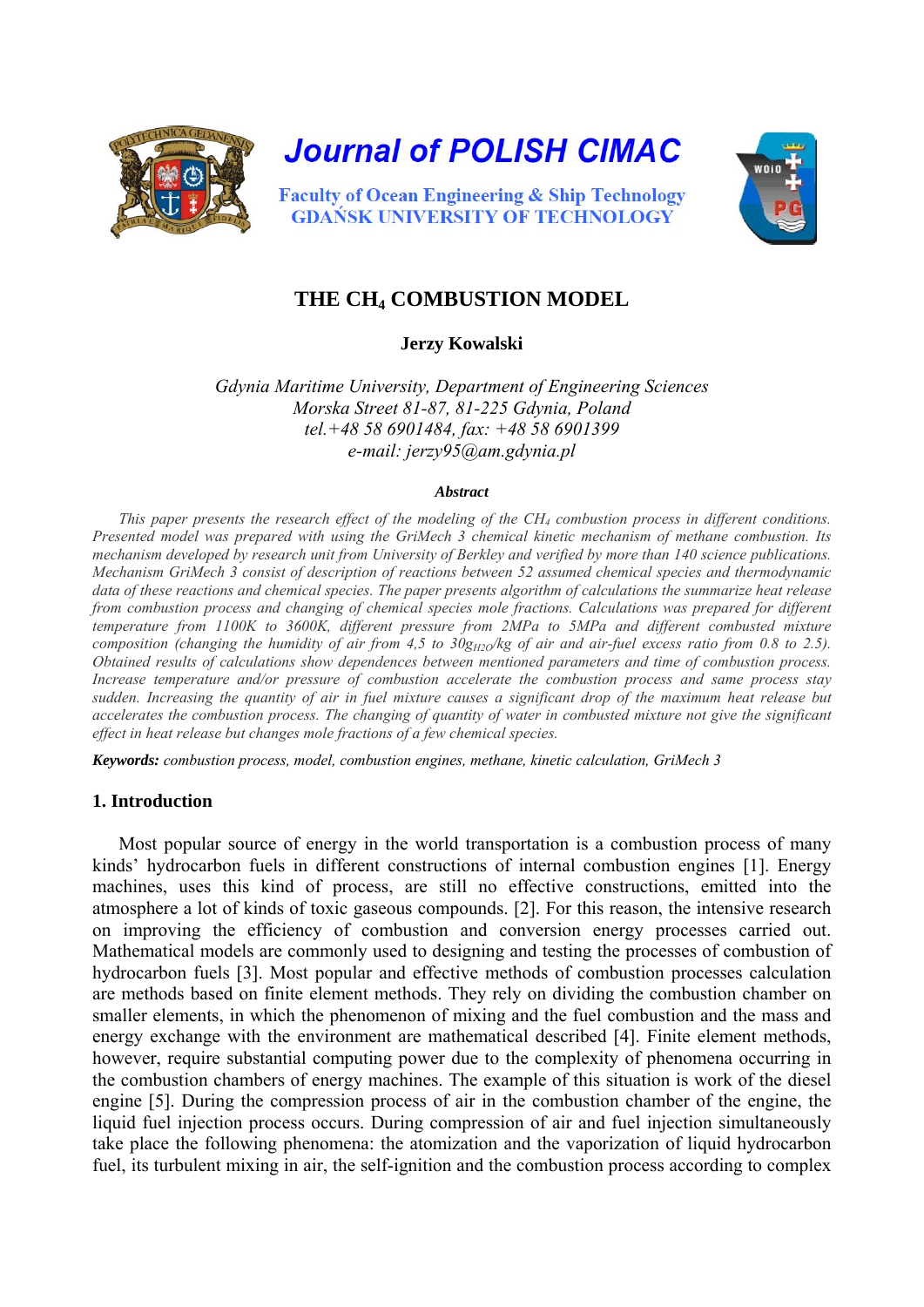chemical reactions of fuel oxidation. Parameters of mentioned phenomena depend on local concentrations of chemical components of the combusted mixture and local thermodynamic parameters [\[6\]](#page-7-5). Due to the motion of the piston, the fuel injection into the combustion chamber and the course of various phenomena of the combustion process takes place in dynamic and heterogeneous conditions in different areas of the engine cylinder. For these reasons, the accuracy of the combustion process modeling also depends on the chosen quantity and the size for finite elements and the accuracy of the description of phenomena occurring in elements. Constantly increasing computational power of computers, however, is still too small for a comprehensive modeling of combustion in the combustion chamber with the use of methods based on Reynolds equations [\[7\].](#page-7-6) Therefore, used mathematical models are largely simplified, depending on the purpose of modeling [\[8\]](#page-7-7). In the case of models aimed at increasing the efficiency of the combustion processes commonly used simplification is the limitations of the mathematical description of the kinetic combustion process. Such a description is often introduced to a few chemical reactions in each finite element. For modeling the combustion process to reduce emissions of harmful and toxic substances in exhaust gases often used simplification is reduction of the finite elements number or simplified mathematical description of phenomena of heat transfer, mixing of fuel, etc. Each simplification, however, is a compromise between quality and cost modeling.

As a result of the kinetic modeling of the combustion process achieved a continuous function of energy from the fuel dose combustion, depending on mole concentrations of individual chemical species of the combustible mixture, temperature, pressure and time of the combustion. The values of such functions in the combustion process modeling should be carried out for a considered time to determine the energy balances of individual finite elements [\[9\].](#page-7-8) The resulting energy function can then be used to model the instantaneous energy states of individual finite elements in various types of combustion chambers of engines.

The paper presents the kinetic model of hydrocarbon fuel combustion in air on the example of methane under conditions of variable pressure and variable temperature. The calculation results are presented for different molar concentrations of fuel and oxidizer and variable humidity of air.

#### **2. The combustion process model**

Commonly used hydrocarbon fuels are usually delivered to customers in liquid form, as a mixture of many, often complex, hydrocarbon compounds. The variety compositions of various hydrocarbon fuels make the designation of the composition strictly impossible in practice. It should also be noted that the fuel processing, the storage and transportation conditions contribute to changes in the chemical composition of delivered fuel. On the other hand, fuel supplied to the energy machine before combustion is usually prepared. In the case of internal combustion engines, fuel supplied to the combustion chamber is atomized and evaporated (in the case of liquid fuels) and in the next stage combusted. The reason of this situation is necessity of the neighborhood of fuel and oxidizer particle, capable of initiating the ignition process. In parallel with these phenomena is the mixing of fuel with the oxidant (usually air) and the process of the thermal dissociation, causing the breaking of complex hydrocarbon chains of the simpler compounds. [\[10\].](#page-7-9) And so the combustion process is hydrocarbon fuel in gaseous form and the fuel composition is significantly different from the delivered to the engine.

In the modeling of combustion processes, therefore, the replacement composition of fuel are assumed, selected on the basis of the different criteria. Usually it's a molar ratio of carbon and hydrogen, similar to the average value of the unprepared fuel or the similar molar mass, the flash point, the heat release, etc. After the assumption of the replacement fuel composition the next stage of modeling is building a kinetic model of the combustion process. This model is built from partial chemical reactions based on their properties such as the required activation energy, molar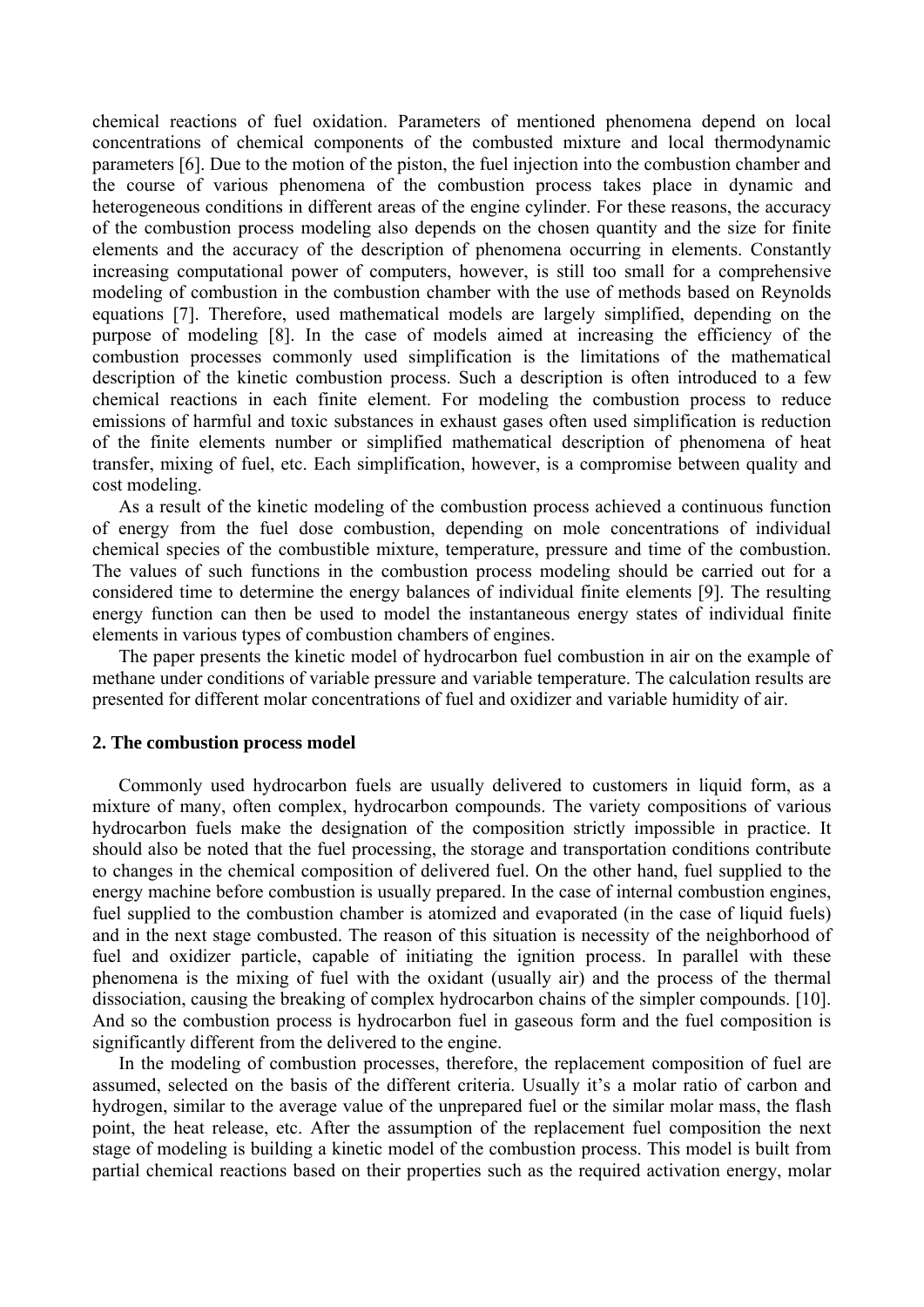concentrations of substrates and products and the heat released or collected from the environment. These parameters change with the prevailing thermodynamic conditions and the presence of catalysts, and therefore the process of selecting the model of chemical reactions is usually tedious and proceeded by the theoretical and the experimental research. For that reason, we know only a few reliable and validated kinetic models of the hydrocarbon fuel combustion process [\[11\]](#page-7-10).

The GriMech 3 kinetic mechanism was assumed to modeling the combustion process [\[12\].](#page-7-11) Assumed mechanism was developed by the research unit from University of Berkley and was optimized for natural gas combustion process. GriMech 3 mechanism was chose for reason of its simplicity and verifies at least 143 scientific publications [\[13\]](#page-7-12). The chosen model includes a description of the chemical reactions between 52 chemical species, the coefficients needed to determine the course of each reaction and thermodynamic data of considered chemical species. These data allow determining the molar concentrations of substrates, products, and heat release in various chemical reactions for selected thermodynamic parameters (temperature, pressure, composition of the mixture).

The first step of the calculation is defining the constant rate for all considered chemical reactions in the combustion process according to GriMech 3 mechanism. It was calculated with using Arrhenius equation:

$$
k_i = A \cdot T^{\beta} \cdot \exp(\text{-}E/RT), \tag{1}
$$

where:

*A* and  $\beta$  - constant coefficients, *E* - the activation energy, *R* – the universal gas constant, *T –* temperature.

and constant rate for reverse reaction:

$$
k_i^{\dagger} = \frac{k_i^{\dagger}}{K_{ci}}\,,\tag{2}
$$

where:

 $K_{ci}$  – the equilibrium constant for the i-th reaction, determined by the following equation [\[14\]:](#page-7-13)

$$
K_{ci} = \left(\frac{p}{R \cdot T}\right)^{\sum_{k=1}^{K} \left(\nu_{ki}^{i} - \nu_{ki}^{i}\right)} \exp\left(\sum_{k=1}^{K} \left(\nu_{ki}^{i} - \nu_{ki}^{i}\right) \frac{S_{k}^{0}}{R} - \sum_{k=1}^{K} \left(\nu_{ki}^{i} - \nu_{ki}^{i}\right) \frac{H_{k}^{0}}{R \cdot T}\right),\tag{3}
$$

where:

*p* - pressure,

 $S_k^0$  – the standard state molar entropy of the k-th species,

 $H_k^0$  – the standard state molar enthalpy of the k-th species,

 $v'_{ki}$  – the stoichiometric coefficient of *k*-th reactant species in the *i*-th reaction,

 $v''_{ki}$  – the stoichiometric coefficients of *k*-th product species in the *i*-th reaction.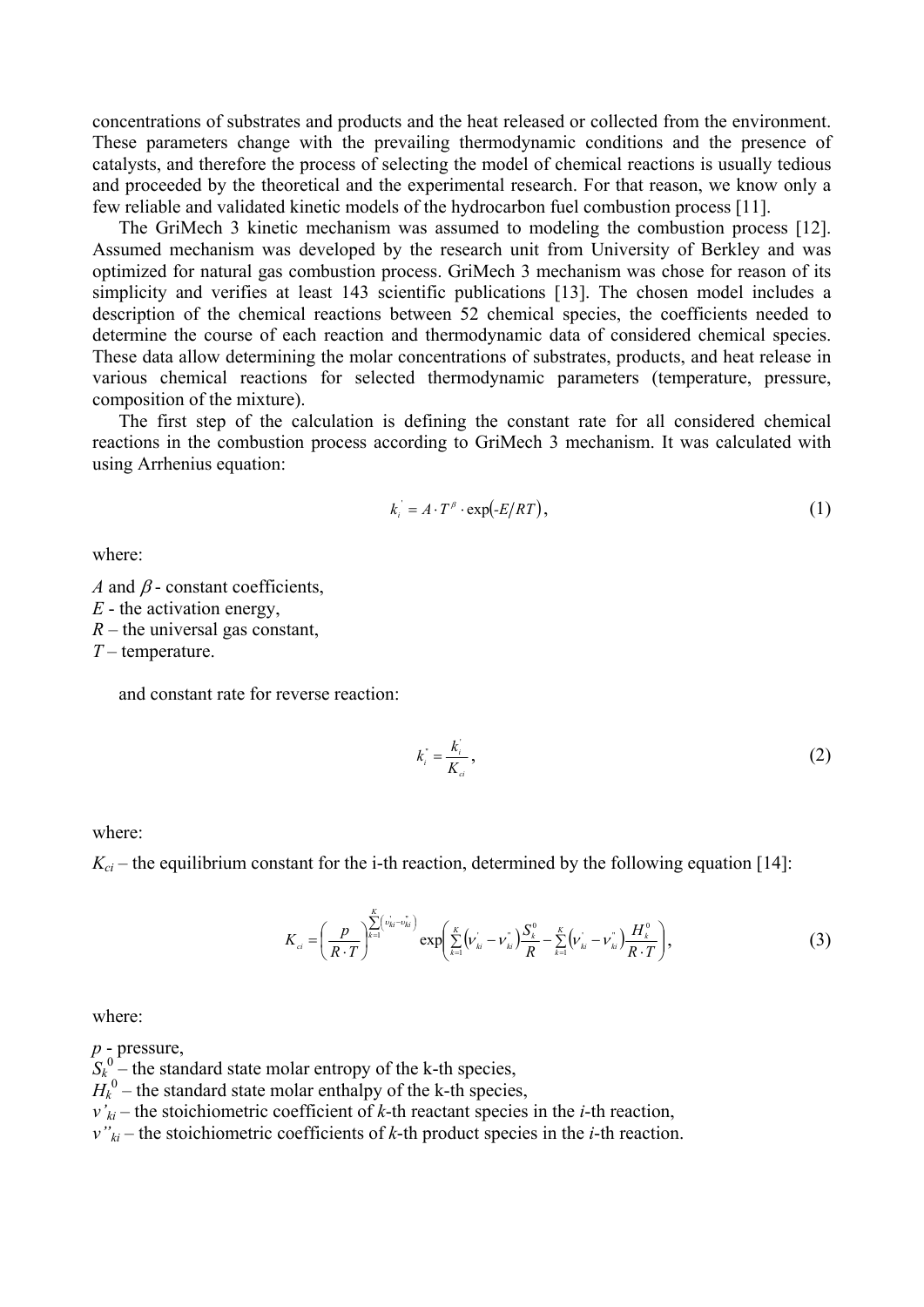Obtained results allowed calculating rates of molar concentration change of chemical species by the following equation:

$$
q_{i} = \left(\sum_{k=1}^{K} ((a_{ki}) \cdot [X_{k}])\right) \cdot \left(k_{fi} \prod_{k=1}^{K} [X_{k}]^{v'_{ki}} - k_{ri} \prod_{k=1}^{K} [X_{k}]^{v''_{ki}}\right),
$$
(4)

where:

 $a_{ki}$  – the enhanced third-body efficiency of the *k*-th species in the *i*-th reaction,  $X_k$  – the molar concentration of the *k*-th species.

Determination of the rate of change of the molar concentration for each chemical reaction highlighted the sum of molar concentrations of all chemical species for a given moment of time.

Based on Hess's law it's possible to designate the heat release from the chemical reaction mechanism. Assuming isothermal-isobaric combustion we can write for all considered reactions:

$$
Q = \sum_{i=1}^{I} \left[ \sum_{k=1}^{K} \nu_{ki}^{\dagger} \left[ H_{k}^{T} - H_{k}^{0} + \Delta H_{jk} \right] - \sum_{k=1}^{K} \nu_{ki}^{\dagger} \left[ H_{k}^{T} - H_{k}^{0} + \Delta H_{jk} \right] \right],
$$
(5)

where:

*Q –* the heat release from all considered reactions,  $\widetilde{H}_k^{\mathrm{T}}$  – the molar enthalpy of the k-th species at temperature *T*,  $\Delta H_{ik}$  – the enthalpy of formation k-th species.

The calculations are made using a spreadsheet for the data presented in Table 1.

| Parameter                       | Value                              | Jnit                |
|---------------------------------|------------------------------------|---------------------|
| Pressure <i>p</i>               | 2, 3, 4, 5                         | MPa                 |
| Temperature $T$                 | 1100, 1600, 2100, 2600, 3100, 3600 |                     |
| Air humidity $X$                | 4,5; 10; 20; 30                    | $g_{H2O}/kg$ of air |
| Air-fuel excess ratio $\lambda$ | 0,8; 1; 2,5                        |                     |
| Time interval $t$               | $1.5 \times 10^{-5}$               |                     |

*Tab. 1. Parameters used to kinetic calculations according to GriMech 3 mechanism* 

Combustion process parameters presented in Table 1 correspond to temperature and pressure in the combustion chamber of the marine diesel engine. Chosen air humidity correspond the engine charge air humidity from 20% at 20°C to 95% at 30°C and time interval corresponds to the rotation of the engine crankshaft by 0.1 degree at the engine working with 100 rpm. The calculations were made for the excess and deficiency of air to burn the fuel dose in the cylinder and quantity of charge enough (air-fuel excess ratio equal 1). Such conditions may arise in different areas of the engine combustion chamber.

The sequence of calculations was as follows: for selected parameters from Table 1, initial molar concentrations and mole fractions of chemical species were calculated. For selected temperature and pressure the forward and reverse constant rates of all reactions were calculated. Using these parameters the molar concentrations of chemical species after the time equal  $1,5\times10^{-5}$ second were calculated by summation of molar concentrations of all reaction products. The total heat release from the combustion process was the sum of energy of each reaction [\[10\]](#page-7-9), [\[14\].](#page-7-13) Obtained results were the input to the next stage of the calculation after an identical period of time, so that calculation results for different initial concentrations of combustion mixture were obtained.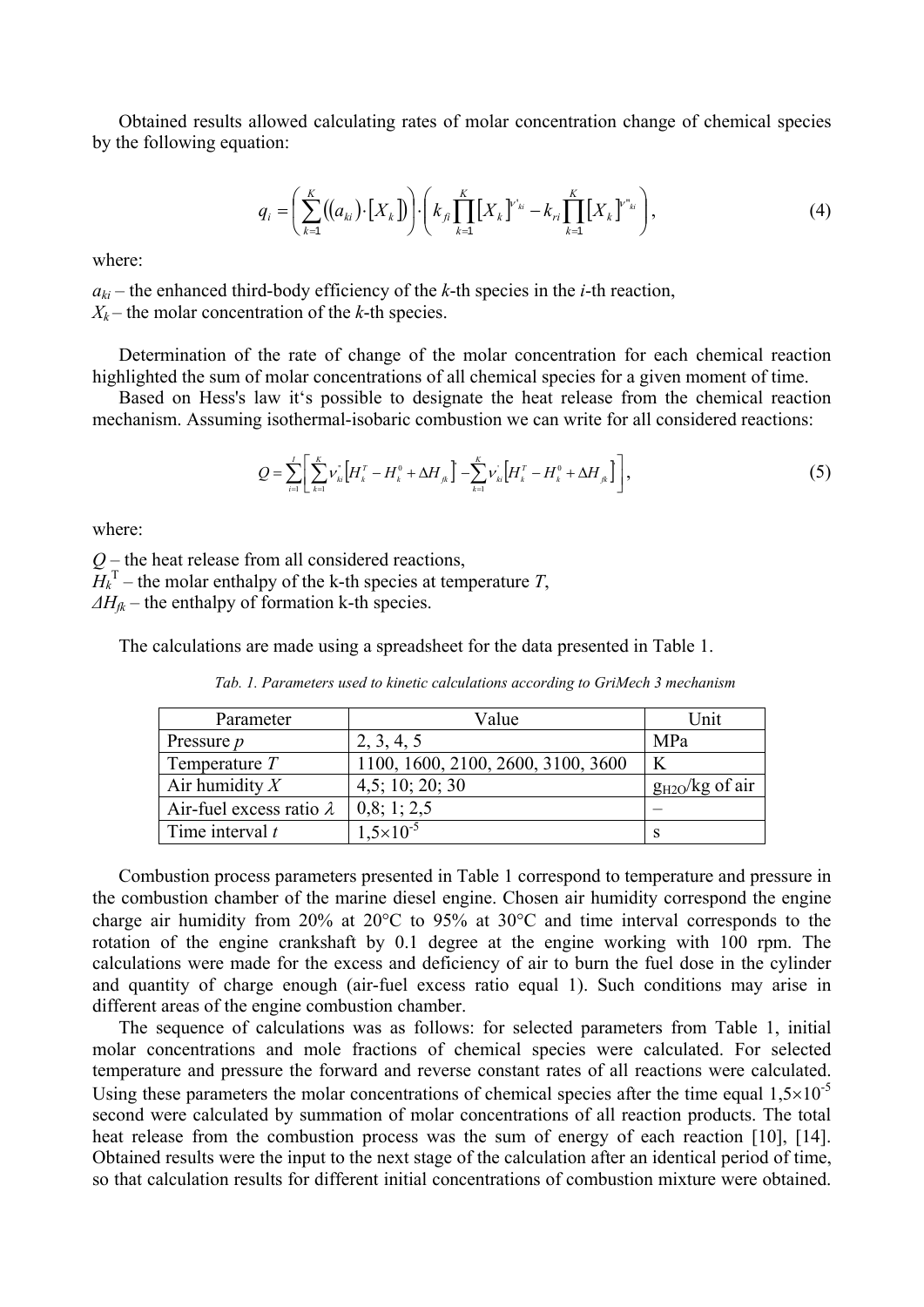Moreover, such an approach allows for the automation of calculations. In one series of calculations 1500 successive calculations were performed. The calculations are made for all possible configuration parameters set out in Table 1 (288 series of calculations for 1500 in one series).

Using the presented algorithm 432 thousands data sets were collected. All obtained data sets consists of 52 input mole fractions of chemical species, temperature and pressure, 52 output mole fractions of chemical species and the heat release from all considered reactions.

## **3. Results of calculation**

Figure 1 shows example calculation results for chosen chemical species and thermodynamic parameters equal 1100K i 4MPa,  $10g_{H2O}/kg$  humidity of air and air-fuel excess ratio equal 2,5. The quantity of chemical species is represented in mole fractions in the combustion mixture.



*Fig. 1. Calculation results of mole fractions of chosen chemical species for T=1100K, p=4MPa,*   $X=10g_{H2O}/kg$  of air and  $\lambda=2.5$ 



According to presented results fastest reactions, responsible for mole fractions of  $O_2$ ,  $H_2O$  and CH4 for chosen thermodynamic parameters obtained after the 6ms. Further chemical reactions result only minor changes in the mole fractions. After about 17ms, the combustion process of CH4 is complete. The relatively low temperature of the combustion process is not conducive to the formation of compounds from the group of nitric oxides, that is why the maximum mole fraction of NO<sub>2</sub> in the mixture is  $2\times10^{-11}$  and graph for this chemical species coincides with x-axis of the coordinate system.



*Fig. 3. Mole fractions of NO<sub>2</sub> for p=4MPa,*  $X=10g_{H2O}/kg$  of air,  $\lambda=2.5$  and changed temperature

*Fig. 4. Mole fractions of CH<sub>4</sub> for T=1600K,*  $\lambda$ *=1,0, X=10gH2O/kg of air and changed pressure*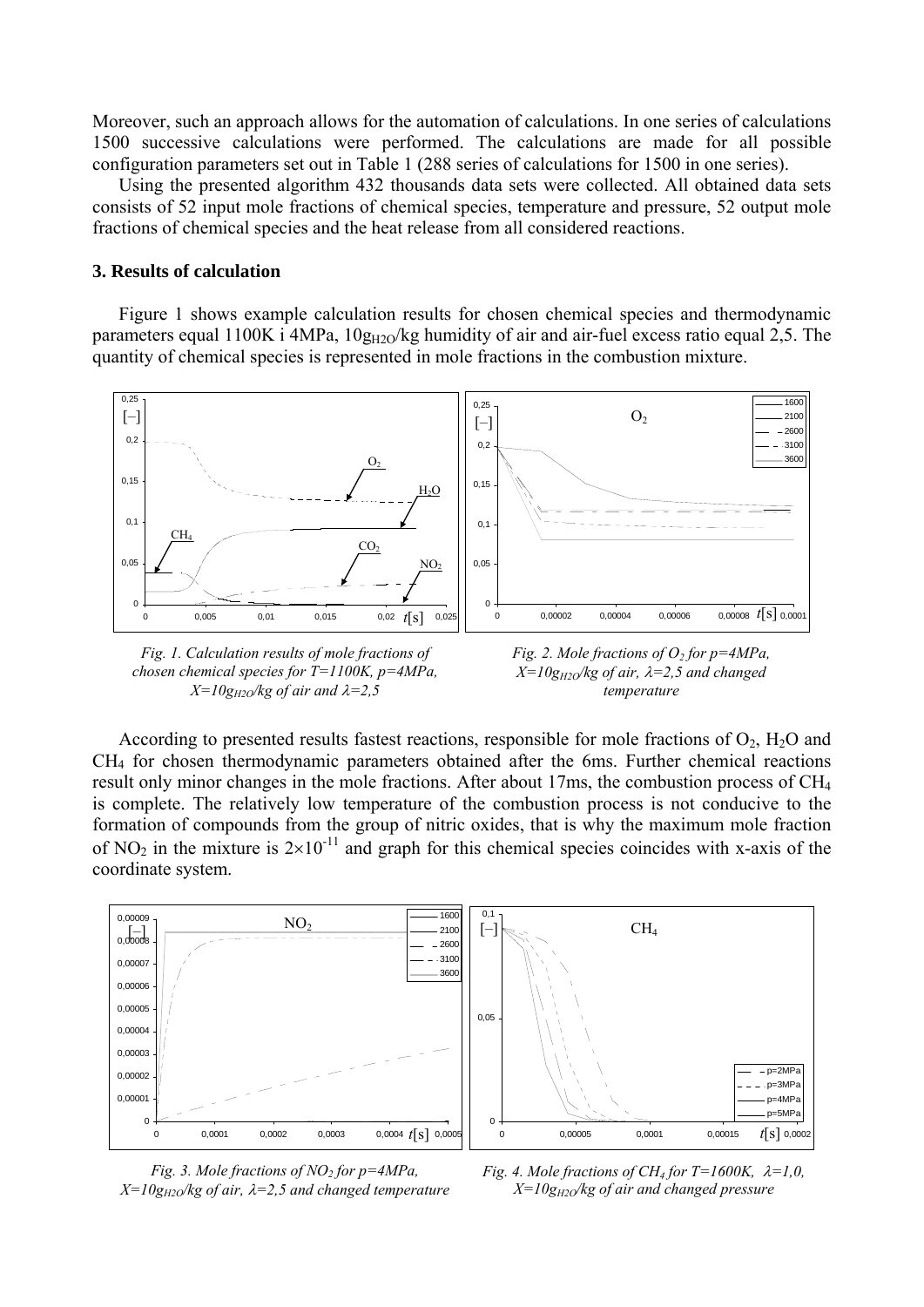Figure 2 shows the loss of  $O_2$  from the initial mole fraction value. With the increase in temperature of the process followed to faster obtain the equilibrium fraction of  $O_2$ . The relation between forward and reverse constant rate of reactions influence on the value of equilibrium fractions of chemical species, which in turn is influenced the prevailing temperature of the combustion process. According to Figure 3 increase in temperature of the combustion process favors the formation of compounds from the group of nitric oxides. Our results are qualitatively consistent with the data in available literature [\[5\]](#page-7-4).

Figure 4 shows the effect of pressure on the combustion process on the example of the mole fractions of CH4. During the course of the combustion process the mole fraction of this species decrease. The mole fraction equal zero comes at a time that is shorter the higher is pressure of the combustion process. According to the results the speed of the  $CH<sub>4</sub>$  combustion is proportional to the prevailing pressure. Effect of pressure on the rate of chemical transformation is associated with the reactions that cause changes the quantity of substances (synthesis reactions and reactions of breaking chemical species) [\[10\]](#page-7-9).

Figure 5 presents the effect of humidity of air on the water content in the combustion mixture. The figure shows that increase of humidity in air results the increase of water content in the mixture. It should be noted that, during the combustion process hydrogen-containing components of fuel combust, inter alia, to water form, thus the amount of water in the combustible mixture during the combustion process increases. The effect of humidity of air on water content in the combustion mixture is visible especially at high values of excess air-fuel ratio.



*Fig. 5. Mole fractions of H2O for p=5MPa, T=1600K,* λ*=2,5 and changed humidity of air* 

*Fig.6. Mole fractions of*  $O_2$  *for p=2MPa, T=1600K, X=10gH2O/kg of air and changed air-fuel excess* 

The content of the air in combustion mixture has a significant influence on the process of combustion. According to the data in figure 6 the combustion process is fastest in the case of a large excess of oxygen, while running slowest in the case of oxygen deficiency. It should also be noted that the value of air-fuel excess ratio is determined by the participation of oxygen mole fraction at the end of the combustion process.

Figure 7 shows examples results of the total heat release, derived from the CH<sub>4</sub> combustion. According to presented dependencies increasing pressure causes the acceleration of the combustion process and generates larger maximum heat release. The maximum heat release followed after 4ms from start of the combustion at 5MPa pressure and more than 11ms for the combustion at 2MPa pressure at the same temperature. Completion of the combustion process takes place after a 9ms and 20ms, respectively. A similar relationship was obtained in the case of temperature changes and constant other thermodynamic parameters.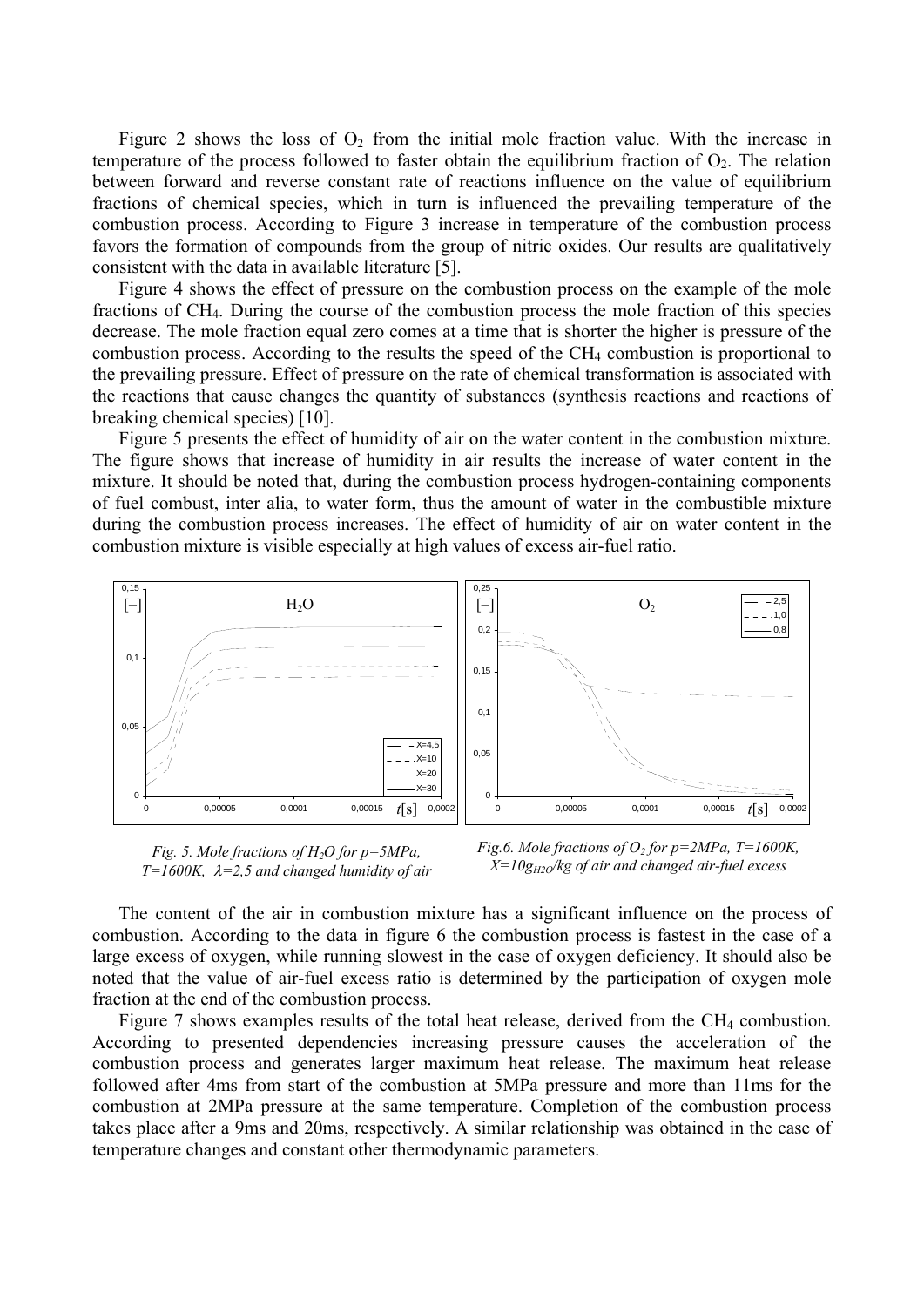Figure 8 shows the effect of water content in air at the speed of the combustion process. Due to imperceptible differences between individual results graph has been enlarged at the area of the maximum energy. The reference area is lowest graph from the Figure 7, which corresponds to the graph of the Figure 8 for relative humidity equal  $10g_{H2O}/kg$ . According to results, increasing humidity of air decreases the maximum energy but accelerates the combustion process.





*Fig. 7. The heat release from combustion process for T*=1100K,  $X=10g_{H2O}/kg$  and  $\lambda=0.8$  and changes *ressure*

*Fig. 8. The heat release from combustion process for T=1100K, p=2MPa and* λ*=0,8 and changes*  pressure *humidit humidit humidity of air* 



*Fig. 9. The heat release from combustion process in T=1100K, p=2MPa, X=10g<sub>H2O</sub>/kg and changes air-fuel excess ratio* 

Figure 9 shows the effect of the amount of air on the heat release. Increasing of air content in the mixture causes a significant drop of the maximum heat release but accelerates the combustion process.

## **4. Conclusions**

As a result of calculations of methane combustion process it is possible to formulate the following conclusions:

− results of the kinetic calculation of mole fractions of chemical species considered in the GriMech 3 combustion process mechanism are qualitatively consistent with the data available in literature<sup>.</sup>

− increase in temperature of the combustion process favors the formation of compounds from the group of nitric oxides;

− the speed of the combustion is proportional to the prevailing pressure;